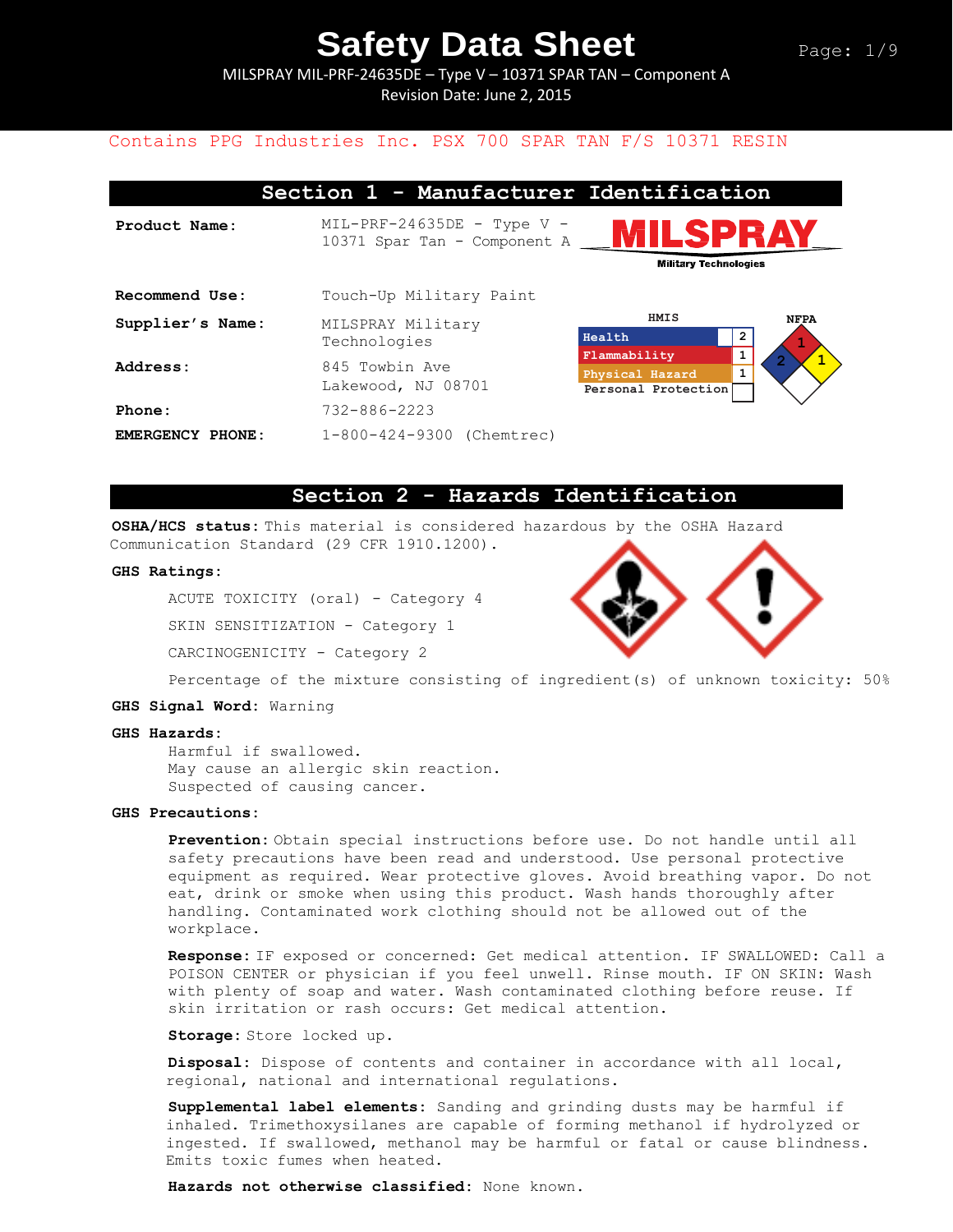MILSPRAY MIL-PRF-24635DE – Type V – 10371 SPAR TAN – Component A Revision Date: June 2, 2015

# **Section 3 - Composition/Information on Ingredients**

| Chemical                                                       | CAS No.          | Weight<br>Percent      |
|----------------------------------------------------------------|------------------|------------------------|
| Proprietary silicone                                           | Proprietary      | $15 - 40$ <sup>8</sup> |
| Epoxy                                                          | Not available    | $15 - 40%$             |
| titanium dioxide                                               | $13463 - 67 - 7$ | $1 - 5$ <sup>8</sup>   |
| bis $(1, 2, 2, 6, 6 -$<br>pentamethyl-4-piperidyl)<br>sebacate | $41556 - 26 - 7$ | $1 - 5$ <sup>2</sup>   |

# **Section 4 - First Aid Measures**

If ingestion, irritation, any type of overexposure or symptoms of overexposure occur during or persists after use of this product, contact a POISON CONTROL CENTER, EMERGENCY ROOM OR PHYSICIAN immediately; have Safety Data Sheet information available. Never give anything by mouth to an unconscious or convulsing person.

**EYE CONTACT:** Check for and remove any contact lenses. Immediately flush eyes with running water for at least 15 minutes, keeping eyelids open. Seek immediate medical attention.

**SKIN CONTACT:** Remove contaminated clothing and shoes. Wash skin thoroughly with soap and water or use recognized skin cleanser. Do NOT use solvents or thinners.

**INHALATION:** Remove to fresh air. Keep person warm and at rest. If not breathing, if breathing is irregular or if respiratory arrest occurs, provide artificial respiration or oxygen by trained personnel.

**INGESTION:** If swallowed, seek medical advice immediately and show this container or label. Keep person warm and at rest. Do NOT induce vomiting.

**NOTE TO PHYSICIAN:** In case of inhalation of decomposition products in a fire, symptoms may be delayed. The exposed person may need to be kept under medical surveillance for 48 hours. **ACUTE HEALTH EFFECTS:**

**EYE CONTACT:** No known significant effects or critical hazards.

**INHALATION**: No known significant effects or critical hazards.

**SKIN CONTACT**: May cause an allergic skin reaction.

**INGESTION**: Harmful if swallowed.

### **OVER-EXPOSURE SIGNS/SYMPTOMS**:

**EYE CONTACT**: No specific data.

**INHALATION**: No specific data.

**SKIN CONTACT**: Adverse symptoms may include the following:

Irritation, redness

**INGESTION**: No specific data.

**SPECIFIC TREATMENTS**: No specific treatment.

**PROTECTION OF FIRST-AIDERS**: No action shall be taken involving any personal risk or without suitable training. It may be dangerous to the person providing aid to give mouth-to-mouth resuscitation. Wash contaminated clothing thoroughly with water before removing it, or wear gloves.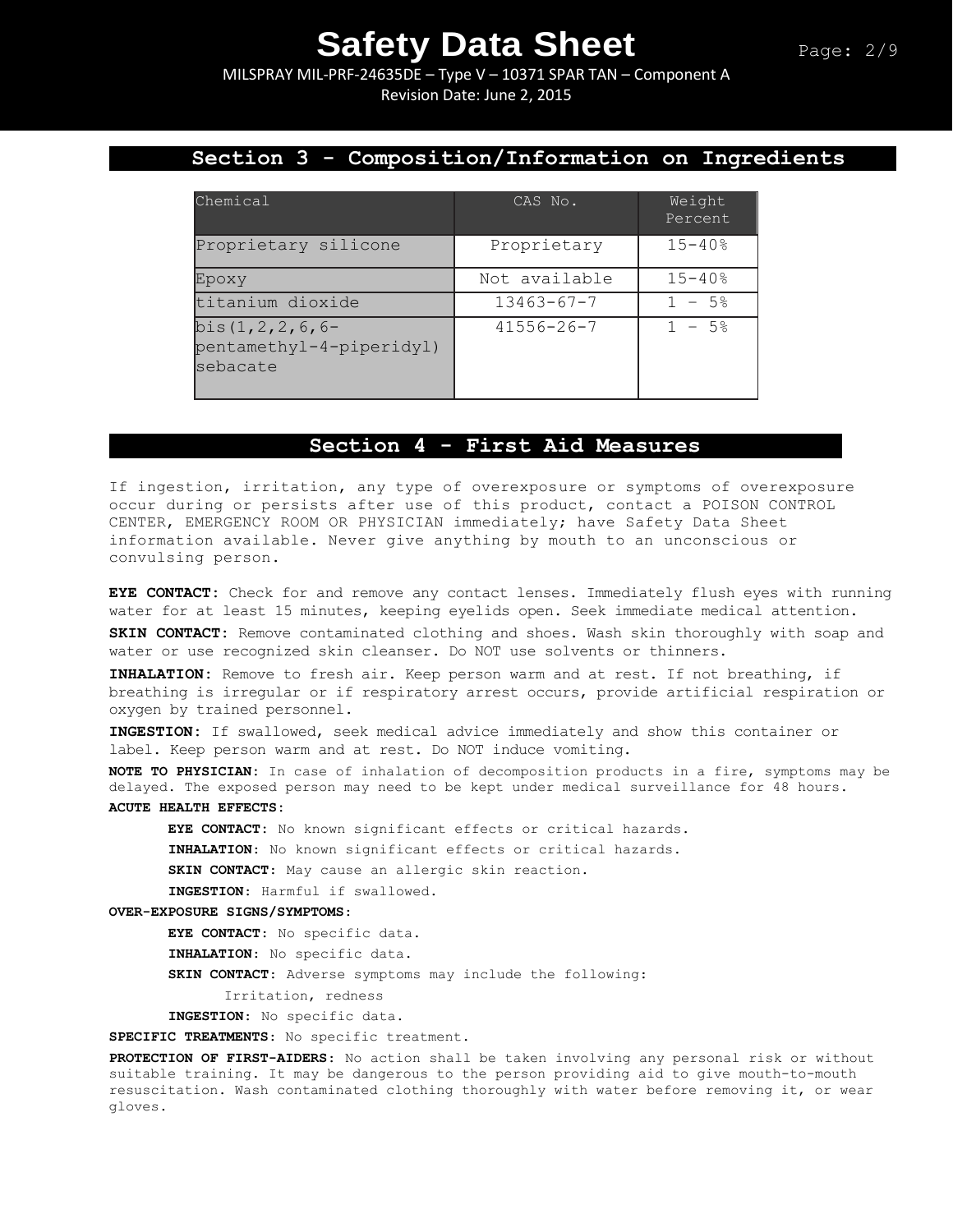MILSPRAY MIL-PRF-24635DE – Type V – 10371 SPAR TAN – Component A Revision Date: June 2, 2015

## **Section 5 - Fire Fighting Measures**

**FLASH POINT:** Closed cup: 97.22°C (207°F)

**LEL:** 1.34% **UEL:**7.07%

**SUITABLE EXTINGUISHING MEDIA:** Use an extinguishing agent suitable for the surrounding fire.

**UNSUITABLE EXTINGUISHING MEDIA:** None known.

**SPECIFIC HAZARDS ARISING FROM THE CHEMICAL:** In a fire or if heated, a pressure increase will occur and the container may burst. Vapors may accumulate in low or confined areas or travel a considerable distance to a source of ignition and flash back. This material is toxic to aquatic life with long lasting effects. Fire water contaminated with this material must be contained and prevented from being discharged to any waterway, sewer or drain.

**HAZARDOUS THERMAL DECOMPOSITION PRODUCTS:** Decomposition products may include the following materials:

carbon dioxide, carbon monoxide, nitrogen oxides, metal oxide/oxides

**PRODUCTS OF COMBUSTION:** Not available.

**PROTECTION OF FIREFIGHTERS:** Promptly isolate the scene by removing all persons from the vicinity of the incident if there is a fire. No action shall be taken involving any personal risk or without suitable training. Fire-fighters should wear appropriate protective equipment and self-contained breathing apparatus (SCBA) with a full facepiece operated in positive pressure mode.

### **Section 6 - Accidental Release Measures**

**PERSONAL PRECAUTIONS:** Not available.

**ENVIRONMENTAL PRECAUTIONS:** Avoid dispersal of spilled material and runoff and contact with soil, waterways, drains and sewers. Inform the relevant authorities if the product has caused environmental pollution (sewers, waterways, soil or air).

**FOR NON-EMERGENCY PERSONNEL:** No action shall be taken involving any personal risk or without suitable training. Evacuate surrounding areas. Keep unnecessary and unprotected personnel from entering. Do not touch or walk through spilled material. Avoid breathing vapor or mist. Provide adequate ventilation. Wear appropriate respirator when ventilation is inadequate. Put on appropriate personal protective equipment.

**FOR EMERGENCY RESPONDERS:** If specialized clothing is required to deal with the spillage, take note of any information in Section 8 on suitable and unsuitable materials. See also the information in "For nonemergency personnel".

#### **METHODS OF CONTAINMENT AND CLEANING UP:**

**Small Spills:** Stop leak if without risk. Move containers from spill area. Dilute with water and mop up if water-soluble. Alternatively, or if waterinsoluble, absorb with an inert dry material and place in an appropriate waste disposal container. Dispose of via a licensed waste disposal contractor.

**Large Spills:** Stop leak if without risk. Move containers from spill area. Approach release from upwind. Prevent entry into sewers, water courses, basements or confined areas. Wash spillages into an effluent treatment plant or proceed as follows. Contain and collect spillage with non-combustible, absorbent material e.g. sand, earth, vermiculite or diatomaceous earth and place in container for disposal according to local regulations (see Section 13). Dispose of via a licensed waste disposal contractor. Contaminated absorbent material may pose the same hazard as the spilled product. Note: see Section 1 for emergency contact information and Section 13 for waste disposal.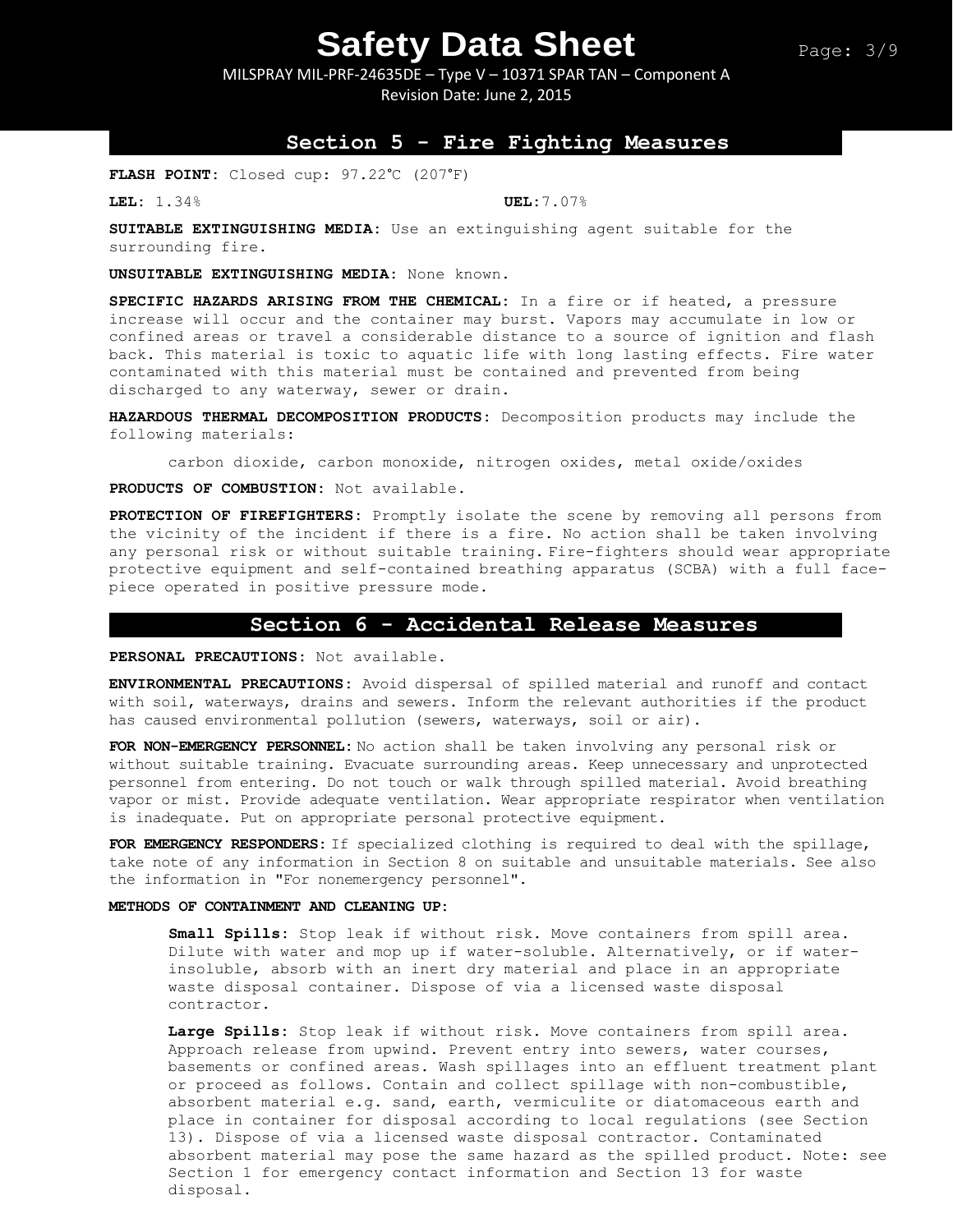MILSPRAY MIL-PRF-24635DE – Type V – 10371 SPAR TAN – Component A Revision Date: June 2, 2015

# **Section 7 - Handling and Storage**

### **HANDLING**:

**PROTECTIVE MEASURES**: Put on appropriate personal protective equipment (see Section 8). Persons with a history of skin sensitization problems should not be employed in any process in which this product is used. Avoid exposure obtain special instructions before use. Do not handle until all safety precautions have been read and understood. Do not get in eyes or on skin or clothing. Do not ingest. Avoid breathing vapor or mist. If during normal use the material presents a respiratory hazard, use only with adequate ventilation or wear appropriate respirator. Keep in the original container or an approved alternative made from a compatible material, kept tightly closed when not in use. Empty containers retain product residue and can be hazardous. Do not reuse container.

**SPECIAL PRECAUTIONS**: Vapors may accumulate in low or confined areas or travel a considerable distance to a source of ignition and flash back. Vapors are heavier than air and may spread along floors. If this material is part of a multiple component system, read the Safety Data Sheet(s) for the other component or components before blending as the resulting mixture may have the hazards of all of its parts.

**GENERAL HYGIENE**: Eating, drinking and smoking should be prohibited in areas where this material is handled, stored and processed. Workers should wash hands and face before eating, drinking and smoking. Remove contaminated clothing and protective equipment before entering eating areas. See also Section 8 for additional information on hygiene measures.

**STORAGE:** Do not store above the following temperature: 35°C (95°F). Store in accordance with local regulations. Store in original container protected from direct sunlight in a dry, cool and well-ventilated area, away from incompatible materials (see Section 10) and food and drink. Keep container tightly closed and sealed until ready for use. Containers that have been opened must be carefully resealed and kept upright to prevent leakage. Do not store in unlabeled containers. Use appropriate containment to avoid environmental contamination.

## **Section 8 - Exposure Controls/Personal Protection**

| Ingredient | Exposure Limits                          |  |  |
|------------|------------------------------------------|--|--|
| titanium   | OSHA PEL (United States,                 |  |  |
| dioxide    | $2/2013$ .                               |  |  |
|            | TWA: 15 mg/m <sup>3</sup> 8 hours. Form: |  |  |
|            | Total dust                               |  |  |
|            | ACGIH TLV (United States,                |  |  |
|            | $4/2014$ .                               |  |  |
|            | TWA: 10 mg/m <sup>3</sup> 8 hours.       |  |  |
|            |                                          |  |  |

**RECOMMENDED MONITORING PROCEDURES:** If this product contains ingredients with exposure limits, personal, workplace atmosphere or biological monitoring may be required to determine the effectiveness of the ventilation or other control measures and/or the necessity to use respiratory protective equipment. Reference should be made to appropriate monitoring standards. Reference to national guidance documents for methods for the determination of hazardous substances will also be required.

**ENGINEERING CONTROLS:** If user operations generate dust, fumes, gas, vapor or mist, use process enclosures, local exhaust ventilation or other engineering controls to keep worker exposure to airborne contaminants below any recommended or statutory limits.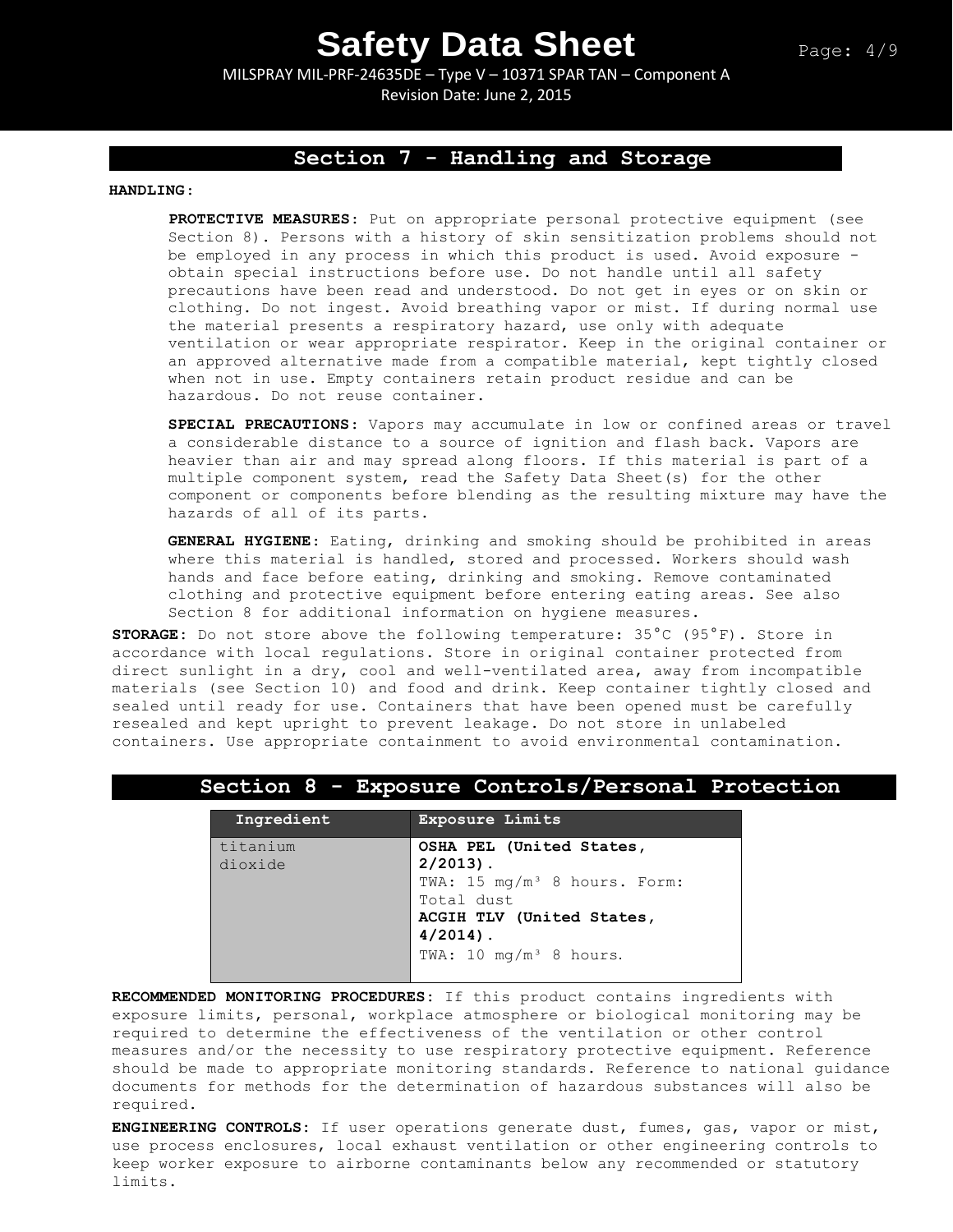MILSPRAY MIL-PRF-24635DE – Type V – 10371 SPAR TAN – Component A Revision Date: June 2, 2015

**ENVIRONMENTAL EXPOSURE CONTROLS:** Emissions from ventilation or work process equipment should be checked to ensure they comply with the requirements of environmental protection legislation. In some cases, fume scrubbers, filters or engineering modifications to the process equipment will be necessary to reduce emissions to acceptable levels.

**EYE PROTECTION**: Safety glasses with side shields.

**HAND PROTECTION**: Chemical-resistant, impervious gloves complying with an approved standard should be worn at all times when handling chemical products if a risk assessment indicates this is necessary. Considering the parameters specified by the glove manufacturer, check during use that the gloves are still retaining their protective properties. It should be noted that the time to breakthrough for any glove material may be different for different glove manufacturers. In the case of mixtures, consisting of several substances, the protection time of the gloves cannot be accurately estimated. **GLOVES**: Butyl Rubber

**SKIN PROTECTION:** Personal protective equipment for the body should be selected based on the task being performed and the risks involved and should be approved by a specialist before handling this product. **OTHER SKIN PROTECTION**: Appropriate footwear and any additional skin protection measures should be selected based on the task being performed and the risks involved and should be approved by a specialist before handling this product.

**RESPIRATORY PROTECTION**: Respirator selection must be based on known or anticipated exposure levels, the hazards of the product and the safe working limits of the selected respirator. If workers are exposed to concentrations above the exposure limit, they must use appropriate, certified respirators. Use a properly fitted, air-purifying or air-fed respirator complying with an approved standard if a risk assessment indicates this is necessary.

**HYGIENE:** Wash hands, forearms and face thoroughly after handling chemical products, before eating, smoking and using the lavatory and at the end of the working period. Appropriate techniques should be used to remove potentially contaminated clothing. Contaminated work clothing should not be allowed out of the workplace. Wash contaminated clothing before reusing. Ensure that eyewash stations and safety showers are close to the workstation location.

## **Section 9 - Physical and Chemical Properties**

**PHYSICAL STATE:** Liquid **COLOR:** Not available. **ODOR:** Characteristic. **ODOR THRESHOLD:** Not available. **pH:** Not available. **MELTING POINT:** Not available. **BOILING POINT:** >37.78°C (>100°F) **FLASH POINT:** Closed cup: 97.22°C (207°F) **MATERIAL SUPPORTS COMBUSTION:** Yes **AUTO-IGNITION TEMPERATURE**: Not available. **DECOMPOSITION TEMPERATURE:** Not available. **FLAMMABILITY**: Not available. **LOWER AND UPPER EXPLOSIVE LIMITS**: Lower: 1.34%, Upper: 7.07% **EVAPORATION RATE:**  $0.7$  (butyl acetate = 1) **VAPOR PRESSURE**: 1.6 kPa (12 mm Hg) [room temperature]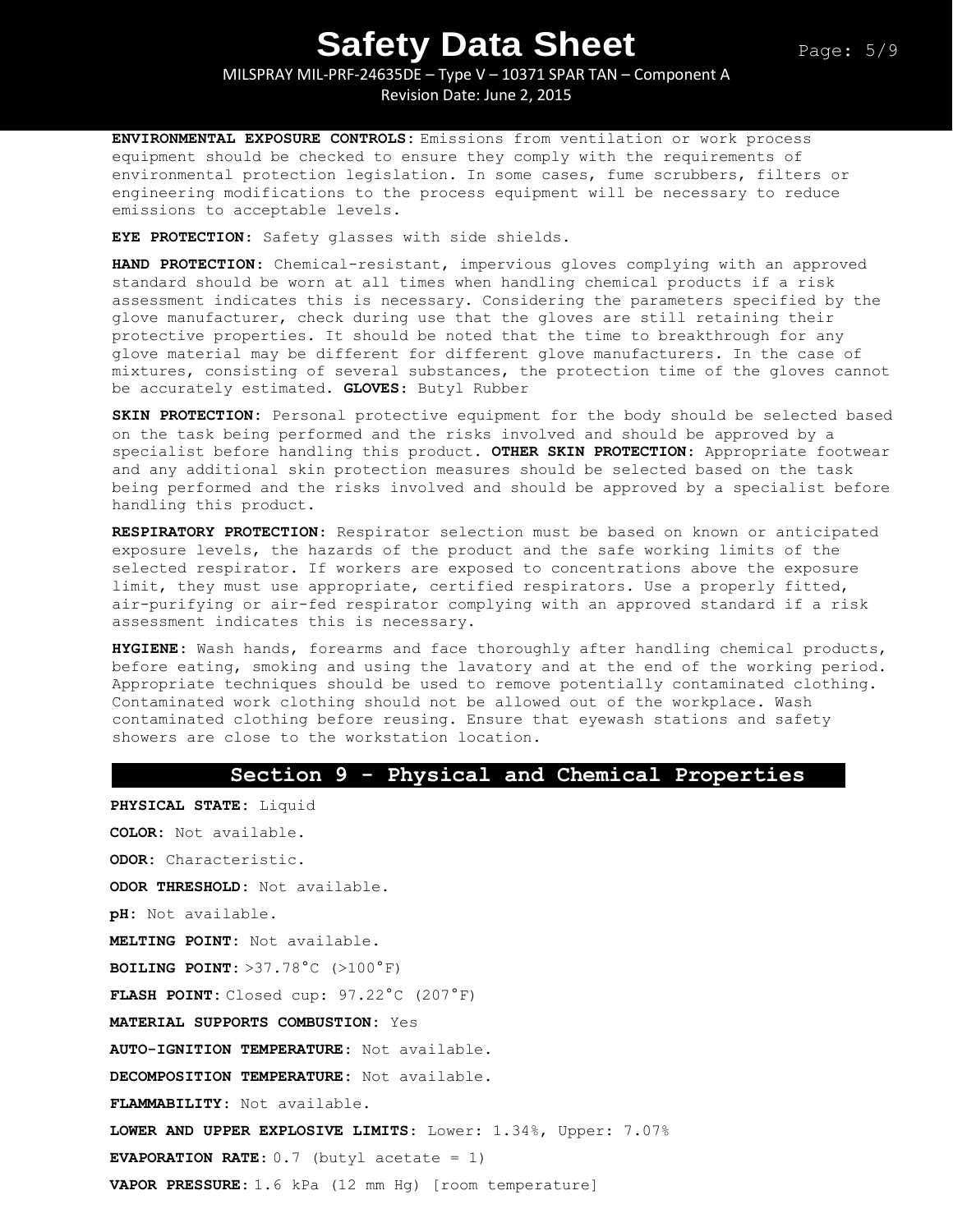MILSPRAY MIL-PRF-24635DE – Type V – 10371 SPAR TAN – Component A Revision Date: June 2, 2015

**VAPOR DENSITY**: Not available. **RELATIVE DENSITY**:1.27 **DENSITY**:10.6 **SOLUBILITY**: Insoluble in the following materials: cold water. **PARTITION COEFFICIENT**: Not available. **VISCOSITY:** Kinematic  $(40^{\circ}C (104^{\circ}F))$ :  $>0.21 cm2/s (>21 cSt)$ **VOLATILITY:**  $0\%$  ( $v/v$ ),  $0.187\%$  ( $w/w$ ) **%SOLID (w/w**): 99.813

## **Section 10 - Stability and Reactivity**

**STABILITY:** The product is stable.

**CONDITIONS TO AVOID:** When exposed to high temperatures may produce hazardous decomposition products. Refer to protective measures listed in sections 7 and 8.

**INCOMPATIBLE MATERIALS:** Keep away from the following materials to prevent strong exothermic reactions: oxidizing agents, strong alkalis, strong acids.

**HAZARDOUS DECOMPOSITION PRODUCTS:** Decomposition products may include the following materials: carbon monoxide, carbon dioxide, smoke, oxides of nitrogen.

**POSSIBILITY OF HAZARDOUS REACTIONS:** Under normal conditions of storage and use, hazardous reactions will not occur.

**REACTIVITY**: No specific test data related to reactivity available for this product or its ingredients.

| Product                                | Result    | Species | Dose         | <b>Exposure</b>          |
|----------------------------------------|-----------|---------|--------------|--------------------------|
| titanium<br>dioxide                    | LD50 Oral | Rat     | $>10$ g/kg   | $\overline{\phantom{0}}$ |
| bis $(1, 2, 2, 6, 6$ -<br>pentamethyl- | LD50 Oral | Rat     | $3.125$ g/kg | $\overline{\phantom{0}}$ |
| 4-piperidyl)<br>sebacat                |           |         |              |                          |

# **Section 11 - Toxicological Information**

**REPRODUCTIVE TOXICITY:** There are no data available on the mixture itself.

**TERATOGENICITY:** There are no data available on the mixture itself.

### **SPECIFIC TARGET ORGAN TOXICITY:**

**SINGLE EXPOSURE:** Not available.

**REPEATED EXPOSURE:** Not available.

**TARGET ORGANS:** Contains material which causes damage to the following organs: upper respiratory tract, skin, eyes.

**ASPIRATION HAZARD:** Not available.

#### **ACUTE HEALTH EFFECTS:**

**EYE CONTACT:** No known significant effects or critical hazards.

**INHALATION**: No known significant effects or critical hazards.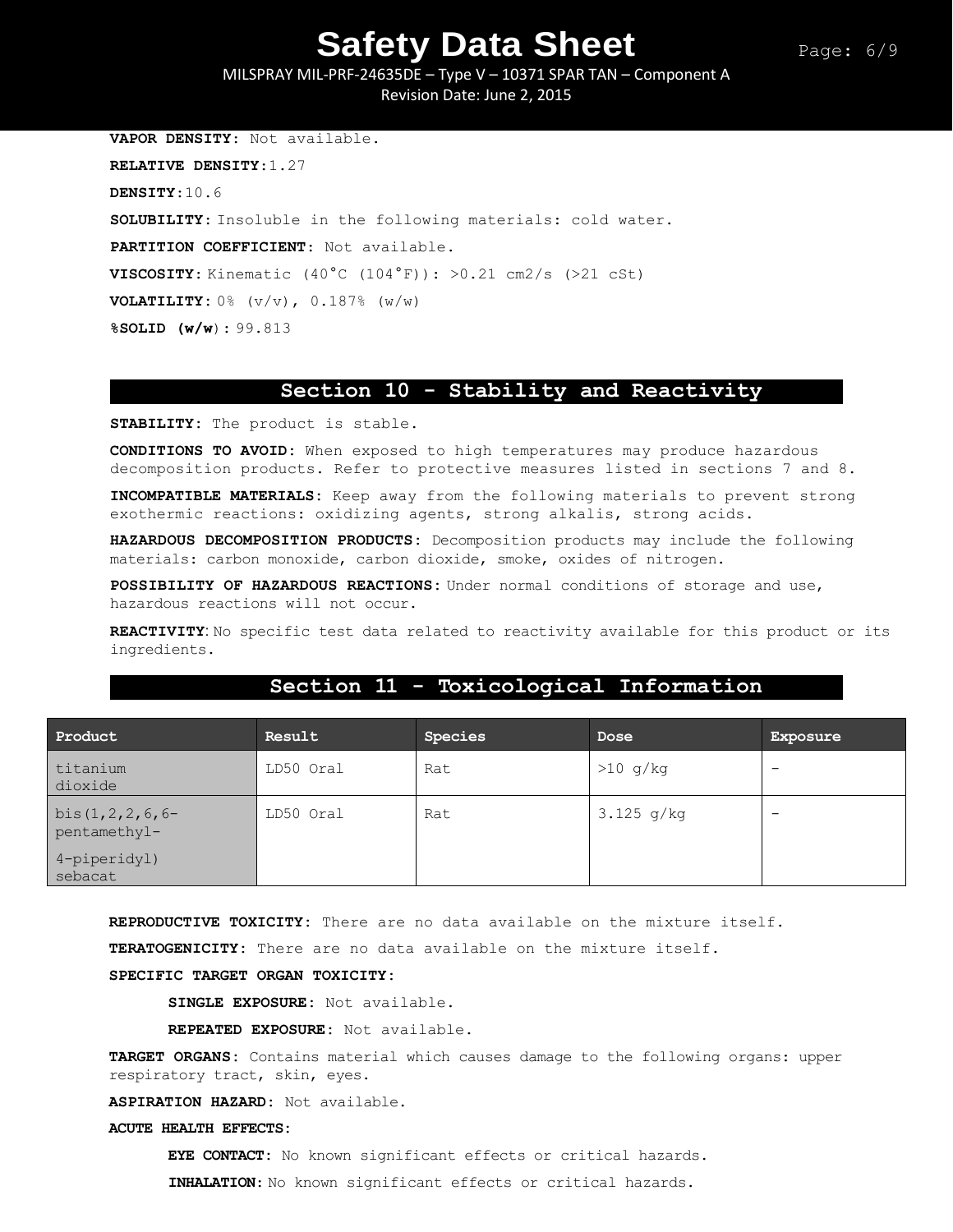MILSPRAY MIL-PRF-24635DE – Type V – 10371 SPAR TAN – Component A Revision Date: June 2, 2015

**SKIN CONTACT**: May cause an allergic skin reaction.

**INGESTION**: Harmful if swallowed.

#### **OVER-EXPOSURE SIGNS/SYMPTOMS**:

**EYE CONTACT**: No specific data.

**INHALATION**: No specific data.

**SKIN CONTACT**: Adverse symptoms may include the following:

Irritation, redness

**INGESTION**: No specific data.

**DELAYED AND IMMEDIATE EFFECTS**: There are no data available on the mixture itself. Trimethoxysilanes are capable of forming methanol if hydrolyzed or ingested. If swallowed, methanol may be harmful or fatal or cause blindness. If splashed in the eyes, the liquid may cause irritation and reversible damage. Ingestion may cause nausea, diarrhea and vomiting. This takes into account, where known, delayed and immediate effects and also chronic effects of components from short-term and long-term exposure by oral, inhalation and dermal routes of exposure and eye contact.

#### **SHORT TERM EXPOSURE**:

**IMMEDIATE EFFECTS**: There are no data available on the mixture itself.

**DELAYED EFFECTS**: There are no data available on the mixture itself.

#### **LONG TERM EXPOSURE**:

**IMMEDIATE EFFECTS**: There are no data available on the mixture itself.

**DELAYED EFFECTS**: There are no data available on the mixture itself.

#### **CHRONIC HEALTH EFFECTS**:

**GENERAL**: Once sensitized, a severe allergic reaction may occur when subsequently exposed to very low levels.

**CARCINOGENICITY**: Suspected of causing cancer. Risk of cancer depends on duration and level of exposure.

**MUTAGENICITY**: No known significant effects or critical hazards.

**TERATOGENICITY**: No known significant effects or critical hazards.

**DEVELOPMENTAL EFFECTS**: No known significant effects or critical hazards.

**FERTILITY EFFECTS**: No known significant effects or critical hazards.

**ACUTE TOXICITY ESTIMATES**:

| Route | ATE Value   |
|-------|-------------|
| Oral  | 663.4 mg/kg |

# **Section 12 - Ecological Information**

| Product  | Result                | Species       | Exposure |
|----------|-----------------------|---------------|----------|
| titanium | Acute LC50            | Daphnia -     | 48 hours |
| dioxide  | $>100 \, \text{mg}/1$ | Daphnia magna |          |
|          | Fresh water           |               |          |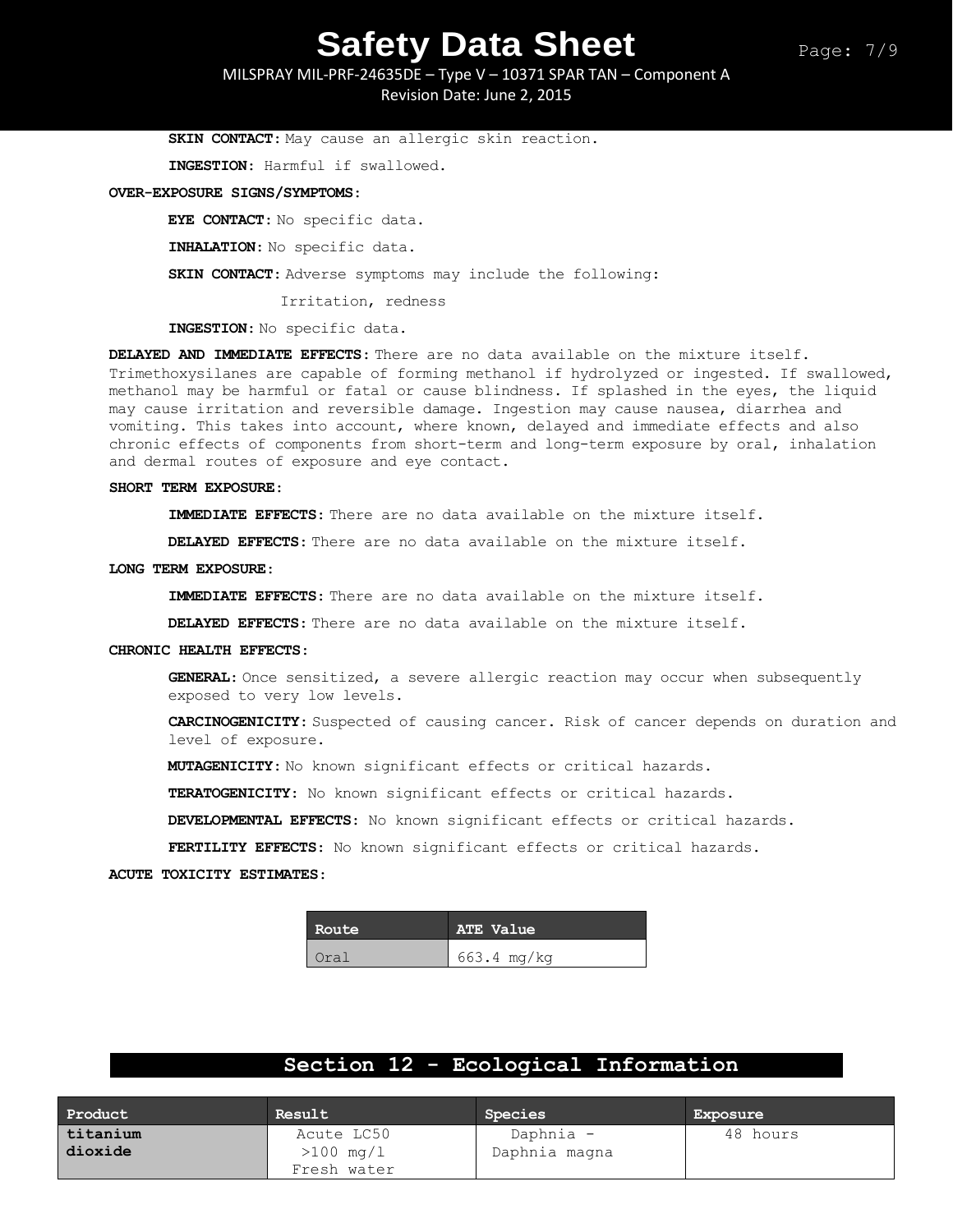MILSPRAY MIL-PRF-24635DE – Type V – 10371 SPAR TAN – Component A Revision Date: June 2, 2015

## **Section 13 - Disposal Considerations**

The generation of waste should be avoided or minimized wherever possible. Disposal of this product, solutions and any by-products should at all times comply with the requirements of environmental protection and waste disposal legislation and any regional local authority requirements. Dispose of surplus and non-recyclable products via a licensed waste disposal contractor. Waste should not be disposed of untreated to the sewer unless fully compliant with the requirements of all authorities with jurisdiction. Waste packaging should be recycled. Incineration or landfill should only be considered when recycling is not feasible. This material and its container must be disposed of in a safe way. Care should be taken when handling emptied containers that have not been cleaned or rinsed out. Empty containers or liners may retain some product residues. Avoid dispersal of spilled material and runoff and contact with soil, waterways, drains and sewers.

**Disposal should be in accordance with applicable regional, national and local laws and regulations. Refer to Section 7: HANDLING AND STORAGE and Section 8: EXPOSURE CONTROLS/PERSONAL PROTECTION for additional handling information and protection of employees. Section 6. Accidental release measures**

|                                | <b>DOT</b>      | <b>IMDG</b>                                                                   | <b>TATA</b>     |
|--------------------------------|-----------------|-------------------------------------------------------------------------------|-----------------|
| UN number                      | Not requlated.  | UN1263                                                                        | UN1263          |
| UN proper shipping<br>name     | -               | PAINT                                                                         | PAINT           |
| Transport hazard<br>class (es) |                 | 9<br>tion 15 - Regulatory Information:                                        | 9               |
| Packing group                  |                 | TT.                                                                           |                 |
| Environmental<br>hazards       | No.             | Yes                                                                           | Yes             |
| Marine pollutant<br>substances | Not applicable. | (Epoxy,<br>bis $(1, 2, 2, 6, 6-$<br>pentamethyl-4-<br>piperidyl)<br>sebacate) | Not applicable. |

## **Section 14 - Transport Information**

## **Section 15-Regulatory Information**

**United States inventory (TSCA 8b) :** All components are listed or exempted. **Australia inventory (AICS):** All components are listed or exempted. **Canada inventory ( DSL ) :** All components are listed or exempted. **China inventory (IECSC) :** All components are listed or exempted. **Europe inventory ( REACH ) :** Please contact your supplier for information on the inventory status of this material. **Japan inventory (ENCS) :** All components are listed or exempted. **Korea inventory (KECI) :** All components are listed or exempted. **New Zealand ( NZIoC ) :** Not determined.